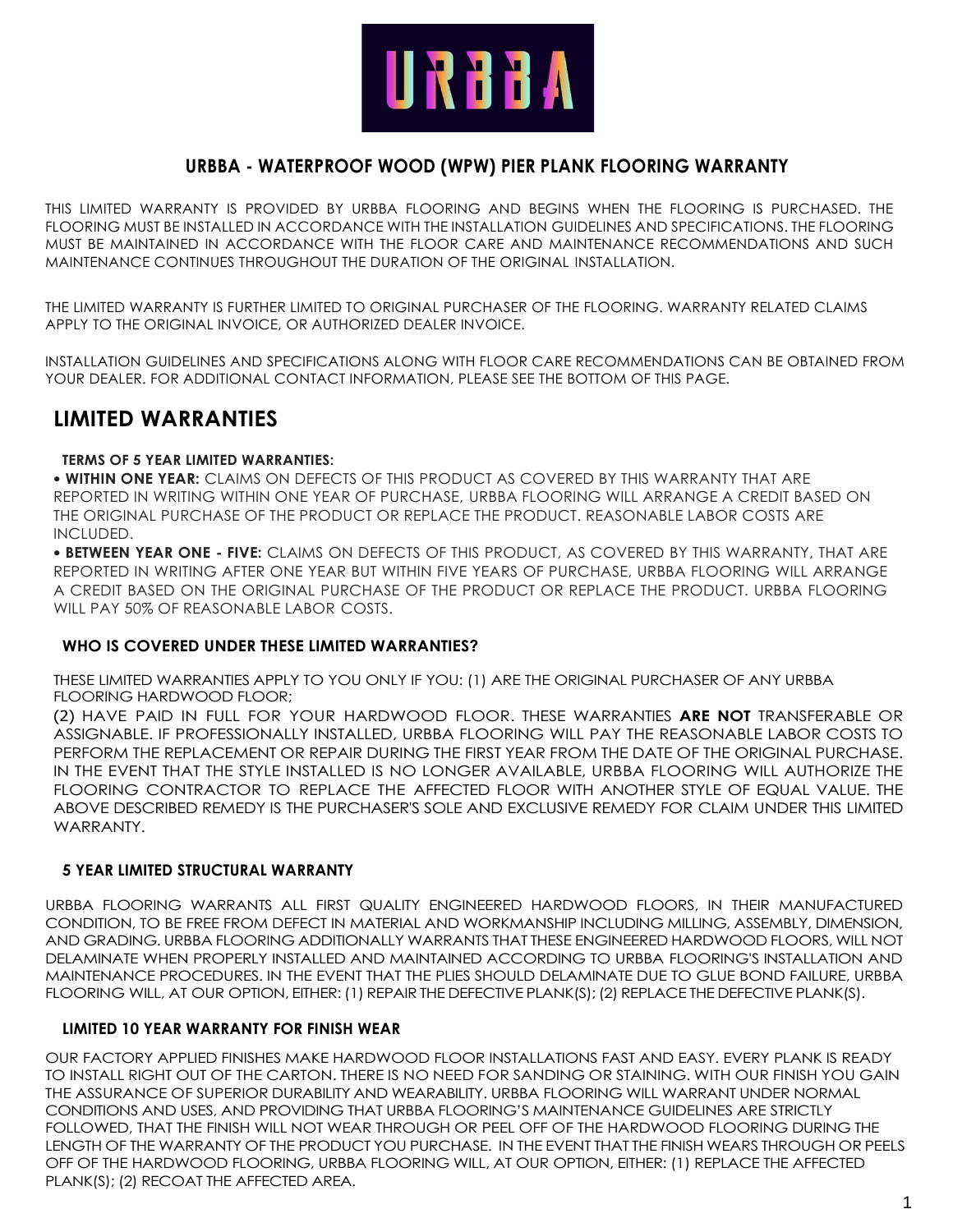

**NOTE** THAT THIS LIMITED WARRANTY EXTENDS ONLY FOR DEFECTS THAT COVER AT LEAST 10% OF THE SURFACE AREA OF THE INSTALLED FLOORING. **NOTE: GLOSS REDUCTION, SCRATCHES AND DENTS** IN THE FINISH ARE NOT CONSIDERED SURFACE WEAR AND ARE NOT COVERED UNDER THIS WARRANTY. PLEASE NOTE THAT MAPLE, PINE AND BIRCH FLOORS REQUIRE EXTRA CARE. MAPLE AND BIRCH ARE INHERENTLY SMOOTH WOOD AND WILL SHOW SCRATCHES AND DENTS MORE READILY THAN OAK OR PECAN. YOU SHOULD CONSIDER THESE FACTORS WHEN MAKING YOUR FLOORING SELECTION.

# **5 YEAR LIMITED WATERPROOF WARRANTY**

URBBA FLOORING WARRANTS THAT FOR THE STATED WARRANTY PERIOD FROM THE DATE OF ORIGINAL PURCHASE, YOUR URBBA FLOORING HARDWOOD PRODUCT WILL NOT SWELL, CUP, OR CRACK DUE TO:

- NORMAL CLEANING PRACTICES (SEE CARE AND MAINTENANCE DOCUMENT FOR ADDITIONAL INFORMATION)
- MOISTURE DUE TO EVERYDAY SPILLS (SEE CARE AND MAINTENANCE DOCUMENT FOR ADDITIONAL INFORMATION)
- MOISTURE FROM SUBFLOOR WHEN EXPOSED TO SUCH CONDITIONS.

ALL SOURCES OF SUBFLOOR MOISTURE SHOULD BE REMEDIED PRIOR TO INSTALLATION. THIS WARRANTY COVERS TOPICAL MOISTURE AS LONG AS THE WATER DOES NOT FLOW OVER THE EDGE OF THE SURFACE (EDGE OF THE ROOM, CUT BOARDS, ETC.)

WHILE MOISTURE WILL NOT AFFECT THE PRODUCT'S INTEGRITY, IT IS POSSIBLE THAT, WHEN EXCESSIVE MOISTURE ACCUMULATES IN BUILDINGS, SUBFLOORS, OR ON BUILDING MATERIALS, MOLD (AND/OR) MILDEW GROWTH CAN OCCUR (PARTICULARLY IF THE MOISTURE PROBLEM REMAINS UNDISCOVERED OR UNADDRESSED).

THIS WARRANTY EXCLUDES DAMAGE RESULTING FROM MOLD AND/OR MILDEW GROWTH DUE TO PROLONGED EXPOSURE TO MOISTURE, AND EXCLUDES ALL CASUALTY EVENTS INVOLVING WATER COMING IN CONTACT WITH YOUR FLOOR. THIS WARRANTY EXCLUDES FAILURES NORMALLY COVERED BY HOMEOWNERS INSURANCE INCLUDING, BUT NOT LIMITED TO, DAMAGES CAUSED BY FLOODING OR STANDING WATER FROM LEAKY PIPES, FAUCETS, OR HOUSEHOLD APPLIANCES. ALSO EXCLUDED ARE DAMAGES CAUSED BY FLOODING OR STANDING WATER FROM HYDROSTATIC PRESSURE OR OTHER CASUALTY EVENTS.

**SPECIAL NOTE: WARRANTY LIMITATIONS (APPLIES TO ALL WARRANTIES UNDER WHICH URBBA FLOORING IS OR MAY BE OBLIGATED). URBBA FLOORING PRODUCTS ARE NOT WARRANTED AGAINST SQUEAKING, POPPING OR CRACKLING. SOME SQUEAKING, POPPING, OR CRACKLING IS POSSIBLE.**

# **WARRANTY EXCLUSIONS**

WOOD IS A NATURAL PRODUCT CONTAINING NATURAL VARIATIONS IN COLOR, TONE, AND GRAINING. URBBA FLOORING CANNOT WARRANT AGAINST NATURAL VARIATIONS IN COLOR OR ANY OTHER VARIATIONS, SUCH AS MINERAL STREAKS, SMALL KNOTS, AND GRAIN VARIATIONS FROM PLANK TO PLANK. NOR CAN WE WARRANT AGAINST NATURAL VARIATIONS OR GLOSS LEVEL BETWEEN SAMPLES/MODELS AND INSTALLED FLOORING. ANY SAMPLE OR MODEL SHOWN OR USED BY YOUR SELLER IS FOR DEMONSTRATIVE PURPOSES ONLY, AND SUCH SAMPLE OR MODEL **DOES NOT** CREATE A WARRANTY OF ANY KIND THAT THE GOODS YOU PURCHASED SHALL CONFORM THERETO. ANY WARRANTIES BASED ON ANY SUCH SAMPLE OR MODELS ARESPECIFICALLY DISCLAIMED.

- 1. DAMAGE TO SURROUNDING STRUCTURE, WALLS, SUBFLOOR, FIXTURES, FURNITURE, UNDERLAYMENT, MOLDINGS, TRIMS, SUBFLOOR HEATING ELEMENTS, OR ANYTHING THAT IS NOT THE FLOORING PRODUCT ITSELF.
- 2. DAMAGE RESULTING FROM MOLD & MILDEW GROWTH DUE TO PROLONGED EXPOSURE TO MOISTURE.
- 3. FLOORING THAT IS INSTALLED OUTDOORS.
- 4. THIS 5 YEAR LIMITED WATERPROOF WARRANTY EXCLUDES ALL CASUALTY EVENTS INVOLVING WATER COMING IN CONTACT WITH YOUR FLOOR AND FAILURES NORMALLY COVERED BY HOMEOWNERS INSURANCE INCLUDING, BUT NOT LIMITED TO, DAMAGES CAUSED BY FLOODING OR STANDING WATER FROM LEAKY PIPES, FAUCETS, OR HOUSEHOLD APPLIANCES. ALSO EXCLUDED ARE DAMAGES CAUSED BY FLOODING OR STANDING WATER FROM HYDROSTATIC PRESSURE OR OTHER CASUALTY EVENTS.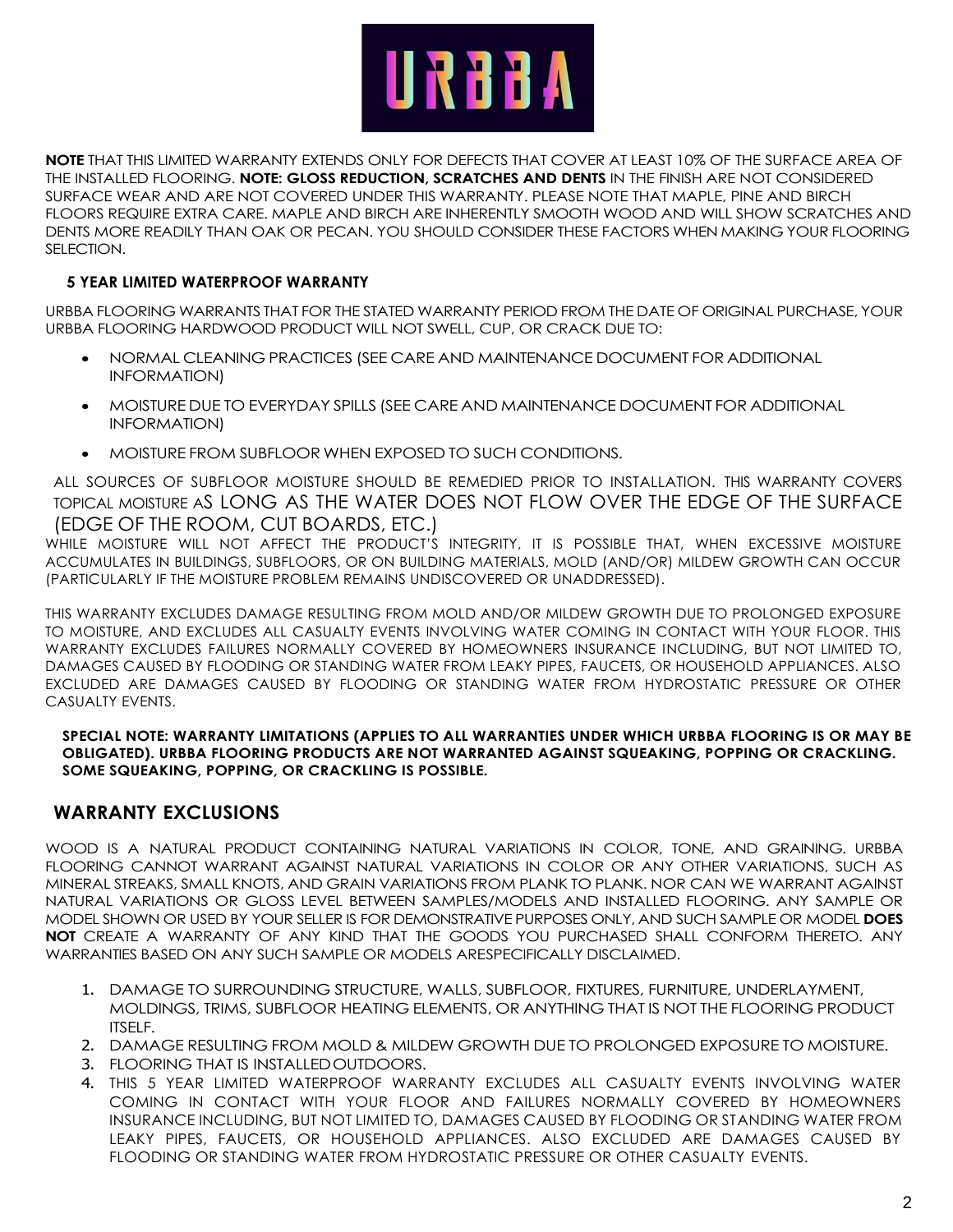

**IMPROPER INSTALLATION:** THE FLOOR MUST BE INSTALLED ACCORDING TO URBBA FLOORING'S INSTALLATION GUIDELINES. DETAILED INSTALLATION INSTRUCTIONS ARE INCLUDED IN CARTONS OF URBBA FLOORING HARDWOOD FLOORING. DAMAGE CAUSED BY IMPROPER STORAGE, HANDLING, OR INSTALLATION METHODS IS NOT COVERED BY THESE WARRANTIES. IMPROPER PREPARATION OF, OR DEFICIENCIES IN, THE SUBFLOOR/FLOOR JOIST ASSEMBLY, INCLUDING BUT NOT LIMITED TO EXCESSIVE FLOOR DEFLECTION, UNEVEN OR IRREGULAR SUBFLOOR SURFACE (PARTICULARLY AT JOINTS) OR VOIDS IN THE SUBFLOOR, ARE NOT COVERED UNDER THESE WARRANTIES.

**IMPROPER CARE AND MAINTENANCE:** THE FLOOR MUST BE MAINTAINED ACCORDING TO URBBA FLOORING'S INSTALLATION GUIDELINES. DAMAGE CAUSED BY IMPROPER MAINTENANCE IS NOT COVERED BY THESE WARRANTIES. WATER DAMAGE RESULTING FROM IMPROPER INSTALLATION OR FLOODING CAUSED BY NATURAL DISASTER, PLUMBING FAILURES, ETC.… ARE NOT WARRANTED. THIS LIMITED WARRANTY DOES NOT APPLY TO MOISTURE DAMAGE BY EVENTS BEYOND EVERYDAY SPILLS, INCLUDING, BUT NOT LIMITED TO: FLOODING, STANDING WATER ALLOWED REMAINING ON FLOOR, APPLIANCE LEAKS, LEAKING PLUMBING, OR ANY SOURCE OF CONTINUOUS, REPETITIVE OR LONG TERM WATER EXPOSURE THIS LIMITED WARRANTY DOES NOT APPLY TO DAMAGE CAUSED BY SUBFLOOR MOISTURE. THIS LIMITED WARRANTY APPLIES TO TOPICAL MOISTURE SOURCES ONLY. ANY MOISTURE OR WATER COMING FROM UNDERNEATH THE FLOOR IS NOT COVERED UNDER WARRANTY. DEFECTS OR FAILURES OF OTHER MANUFACTURERS' PRODUCTS AT THE SUBFLOOR ASSEMBLY, INCLUDING BUT NOT LIMITED TO SUBFLOOR MATERIAL, FASTENERS, PATCHING COMPOUND, ADHESIVES, AND OTHER FLOOR COVERINGS ARE NOT COVERED BY THESE LIMITED WARRANTIES. DAMAGE CAUSED TO YOUR HARDWOOD FLOORING BY OTHER MANUFACTURERS' PRODUCTS IS NOT COVERED BY THIS WARRANTY. OTHER ITEMS NOT COVERED UNDER THE LIMITED WARRANTIES INCLUDE CONSTRUCTION TRAFFIC, ABUSE TO THE SURFACE OF THE FLOORING; USE OF NON-RECOMMENDED NAILERS, STAPLERS, OR ADHESIVES; END GAPPING DUE TO MASTIC MEMORY OR IMPROPER SEATING OF PLANKS DURING INSTALLATION; SQUEAKING, POPPING OR CRACKLING BY ANY CAUSE. (POPPING SOUNDS CAUSED BY DEPRESSIONS IN THE SUBFLOOR **ARE NOT** COVERED UNDER THESE LIMITED WARRANTIES.) DAMAGE TO THE FLOORING SUCH AS DENTS, SCRATCHES, OR DULLING OF THE FINISH IS **NOT** COVERED.

**CABINETS AND OTHER BUILT-IN APPLIANCES** SHOULD BE INSTALLED **PRIOR** TO THE INSTALLATION OF THE HARDWOOD FLOORING. THEY SHOULD **NOT** BE INSTALLED ON TOP OF FLOATING HARDWOOD FLOORING. PRE-FINISHED HARDWOOD FLOORS SHOULD BE INSTALLED AT THE SAME TIME AS CARPETS AND **AFTER** FINISHING THE WALLS TO PREVENT DAMAGE FROM PAINT, DRY WALL DUST, WALLPAPER ADHESIVES, AND OTHER MATERIALS.

**IMPROPER ENVIRONMENT:** PIER PLANK IS NOT WARRANTED AGAINST DAMAGE CAUSED BY MANMADE OR NATURAL DISASTERS, INCLUDING BUT NOT LIMITED TO LEAKING OR BROKEN PLUMBING, LANDSCAPE WATERING/IRRIGATION, FIRE, FLOOD, EARTHQUAKE, INSECT INFESTATION, OR STANDING WATER DURING OR AFTER CONSTRUCTION. URBBA ALSO DOES NOT WARRANT AGAINST: (1) MOISTURE INFILTRATION FROM SIDE WALLS, THROUGH THE SUBFLOOR OR FROM ANY SOURCE; (2) NORMAL WEARING OF THE FINISH IN HIGH TRAFFIC AREAS, PIVOT POINTS AND SEATING AREAS; OR (3) OTHER EXTRAORDINARY CIRCUMSTANCES SUCH AS EXTREME LOW HUMIDITY (BELOW 35% FOR AN EXTENDED PERIOD OF TIME). IN EXTREME LOW HUMIDITY CONDITIONS (BELOW 35%), PLANKS MAY SHRINK AND OR EXHIBIT SURFACE CHECKING UNTIL THE HUMIDITY RETURNS TO A NORMALLEVEL.

**SEASONAL CHECKING:** CRACKS OR CHECKS IN THE SURFACE OF PLANKS DUE TO LOW HUMIDITY, EXCESSIVELY HIGH HUMIDITY, OR DRAMATIC FLUCTUATIONS IN HUMIDITY ARE INHERENT IN ALL WOOD PRODUCTS AND MAY AFFECT YOUR FLOOR'S FINISH. CHECKING IS NOT COVERED UNDER THESE LIMITED WARRANTIES. THE USE OF A HUMIDIFIER/DEHUMIDIFIER MAY BE NECESSARY TO MAINTAIN THE PROPER HUMIDITY LEVEL BETWEEN 35%-55%. URBBA RESEARCH AND EXPERIENCE SHOWS THAT SOME SPECIES SUCH AS HICKORY AND MAPLE ARE MORE SUSCEPTIBLE TO THIS PHENOMENON THAN OTHERS AND ARE NOT RECOMMENDED IN CERTAIN REGIONS WITHOUT THE USE OF A HUMIDIFICATION SYSTEM.

**RECOATING AND FINISH ALTERATIONS:** ALTERATIONS TO THE FINISH OR NON- FACTORY APPLIED FINISHES (FINISHES APPLIED BY THE OWNER OR INSTALLER), INCLUDING BUT NOT LIMITED TO REFINISHING OR RECOATING, ARE **NOT** PART OF THE LIMITED WARRANTY FOR COMMERCIAL FINISH WEAR STATED ABOVE AND THEREFORE ARE **NOT** WARRANTED BY URBBA FLOORING.

**NATURAL SUNLIGHT:** THE SUN AND ITS UV RAYS CAUSE THE AGING OF WOOD AND THEREFORE CAN CAUSE THE STAIN AND/OR WOOD TO FADE AND/OR CHANGE COLOR. THIS INCLUDES ANY SHOWROOM SAMPLE/MODELS; THEREFORE, FADING OR DISCOLORATION DUE TO EXPOSURE TO SUNLIGHT AND ITS UV RAYS ARE NOT COVERED BY THESE WARRANTIES. USE DRAPERIES, SHADES OR UV COATED WINDOWS TO HELP BLOCK OUT MOST OF THE SUN'S HARMFUL RAYS. SAMPLES OR MODELS IN THE SHOWROOM MAY ALSO FADE, MAKING AN EXACT MATCH TO NEW FLOORING IMPOSSIBLE. CUSTOM FINISHING AND STAINING OF INTERIOR MILLWORK AND/OR CABINETS SHOULD BE DONE FROM THE ACTUAL FLOOR TO BE INSTALLED, NOT A SHOWROOM SAMPLE, IF A COLOR AND/OR GLOSS MATCH IS DESIRE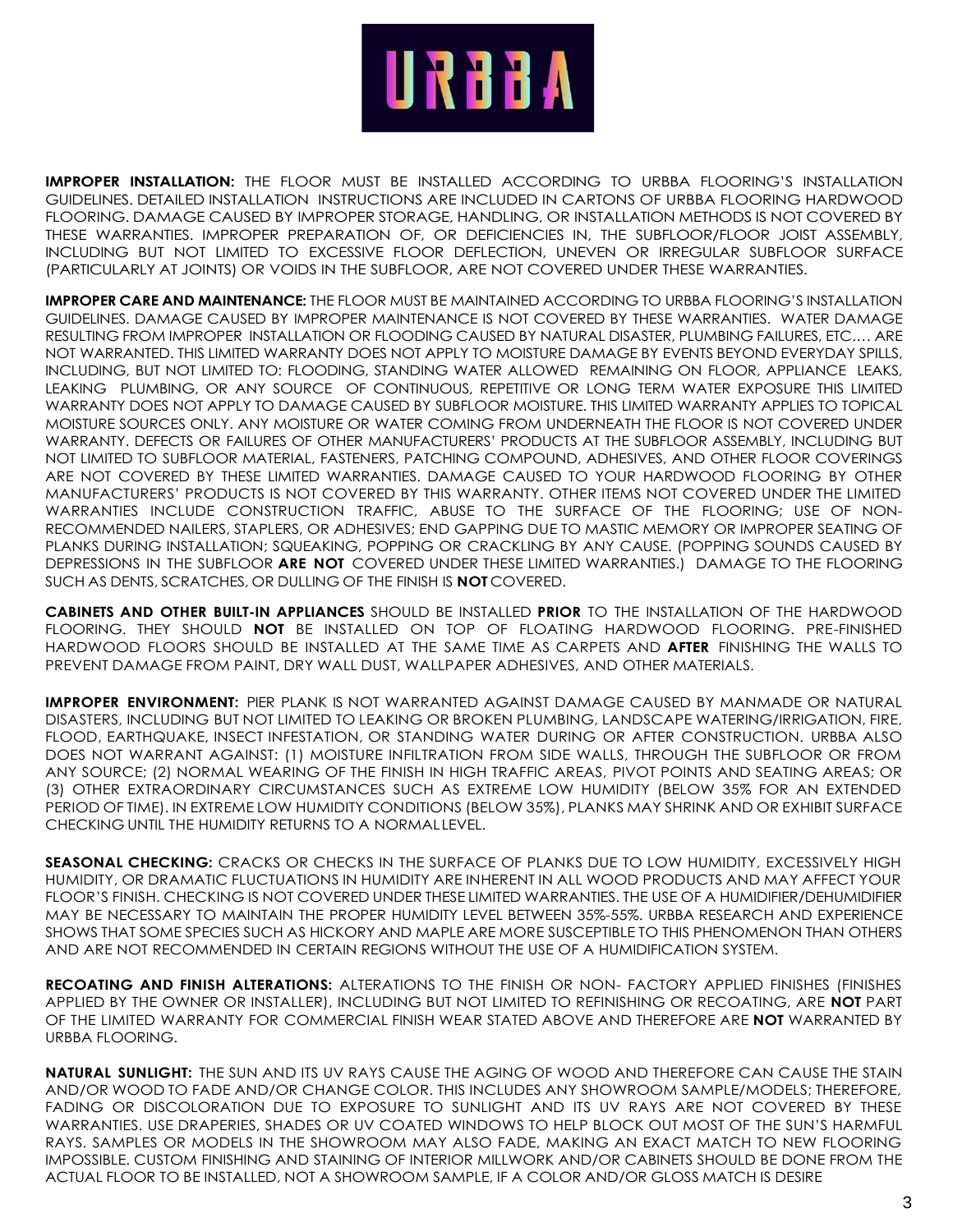

## **WARRANTY PROCESS**

PRODUCT DETERMINED TO HAVE ANY POSSIBLE DEFECT BY THE PERSON DOING THE INSTALLATION SHOULD BE RETURNED TO YOUR FLOORING CONTRACTOR FOR INSPECTION AND POSSIBLE REPLACEMENT PRIOR TO INSTALLATION. ALL QUESTIONS OF PRODUCT QUALITY ARE TO BE ADDRESSED PRIOR TO INSTALLATION.

**WHAT YOU SHOULD DO IF ANY OF THE ABOVE LISTED PROBLEMS OCCUR AND YOU NEED WARRANTY SERVICE:**

DURING THE WARRANTY PERIOD, SHOULD YOU HAVE ANY PROBLEMS WITH YOUR PIER PLANK FLOOR, PLEASE CONTACT THE AUTHORIZED DEALER WHO SOLD THE PRODUCT WITHIN 30 DAYS FROM THE DATE THE PROBLEM OCCURS. **NOTE** THAT THESE DEALERS ARE NOT AUTHORIZED TO MAKE ANY DECISIONS REGARDING WARRANTY COVERAGE OR ANY REMEDIES THEREUNDER; THEY ARE MERELY THE MEANS THROUGH WHICH YOU SHOULD REPORT ANY PROBLEMS. **NOTE ALSO** THAT URBBA FLOORING MUST BE GIVEN A REASONABLE OPPORTUNITY TO INSPECT THE FLOOR PRIOR TO THE DETERMINATION OF ANY COVERAGE OR REMEDY ISSUE, WHICH SHOULD BE NOLESSTHAN THIRTY(30)DAYSAFTERYOUREPORTTHEPROBLEM. YOU(THE ORIGINAL PURCHASER) SHOULD NOTIFY THE AUTHORIZED DEALER AND/OR YOUR SALES REPRESENTATIVE AND SUBMIT IN WRITING, THE FOLLOWING:

- 1. **PROOF OF PURCHASE**  A VALID PROOF OF PURCHASE IN THE FORM OF A SALES RECEIPT OR OTHER DOCUMENTS, WHICH ESTABLISH PROOF OF PURCHASE.
- 2. **PROBLEM DESCRIPTION, PHOTOS, & SAMPLES -** A DETAILED DESCRIPTION OF THE PROBLEM, A PHOTOGRAPH AND A SAMPLE THAT CLEARLY SHOWS THE WARRANTY PROBLEM. IF POSSIBLE, INCLUDE A PHOTO OF THE BOX LABEL.

# **CURATIVE ACTIONS/REMEDIES**

**THE ABOVE TERMS AND CONDITIONS OF EACH LIMITED WARRANTY ARE THE SOLE AND EXCLUSIVE REMEDIES AVAILABLE FOR THESE WARRANTIES. IF YOU ARE FOUND TO BE ENTITLED TO COVERAGE UNDER ANY WARRANTY, EXPRESSED OR IMPLIED, IN ADDITION TO THOSE SPECIFICALLY LISTED ABOVE, AND YOU CAN PROVE THAT URBBA FLOORING BREACHED SUCH WARRANTY, THEN YOUR SOLE AND EXCLUSIVE REMEDY FOR ANY PROVEN BREACH IS EITHER (AT THE OPTION OF MANUFACTURER): (1) REPAIR THE DEFECTIVE PLANK(S); (2) REPLACEMENT OF THE DEFECTIVE PLANK(S). IF THE REMEDY URBBA FLOORING INITIALLY SELECTS IS FOUND TO FAIL IN ITS ESSENTIAL PURPOSE, THEN ANY FURTHER REMEDY TO WHICH YOU MAY BE ENTITLED IS SOLEY AND EXCLUSIVELY LIMITED TO ONE OF THE REMAINING REMEDIES (OF THE TWO OPTIONS, DESCRIBED ABOVE IN THE LIMITED WARRANTIES), WHICH SHALL BE CHOSEN BY URBBA.**

# **WARRANTY DISCLAIMERS**

**ANY WARRANTIES ARISING OUT OF THIS SALE IN ADDITION TO THE ABOVE LIMITED WARRANTIES, INCLUDING BUT NOT LIMITED TO THE IMPLIED WARRANTIES OF MERCHANTABILITY AND FITNESS FOR A PARTICULAR PURPOSE, ARE LIMITED IN DURATION TO THE LIMITED WARRANTY FOR COMMERCIAL FINISH WEAR DESCRIBED ABOVE. THE REMEDIES AS DESCRIBED IN THESE WARRANTIES ARE THE SOLE AND EXCLUSIVE REMEDIES AVAILABLE TO YOU FOR ANY BREACH BY URBBA FLOORING OF THE EXPRESSED AND IMPLIED WARRANTIES ARISING FROM THIS SALE. THESE WARRANTIES EXCLUDE CONSEQUENTIAL AND INCIDENTAL DAMAGES, INCLUDING BUT NOT LIMITED TO REMOVAL OR DAMAGE TO MOLDINGS, CABINETS, BUILT-IN APPLIANCES, CARPETING, DRYWALL, WALLPAPER, PAINT, AND ALL RELOCATION COSTS ASSOCIATED WITH ANY REPAIR OR REPLACEMENT OF THE FLOORING. SOME STATES DO NOT ALLOW LIMITATIONS ON THE AVAILABLE REMEDIES, OR THE LENGTH OF AN IMPLIED WARRANTY OR THE EXCLUSION OR LIMITATION OF INCIDENTAL OR CONSEQUENTIAL DAMAGES, SO THE ABOVE LIMITATIONS MAY NOT APPLY TO YOU. THESE WARRANTIES GIVE YOU SPECIFIC LEGAL RIGHTS, AND YOU MAY HAVE OTHER RIGHTS THAT VARY FROM STATE TO STATE. UNLESS A STATEMENT MADE IN THIS DOCUMENT IS SPECIFICALLY IDENTIFIED AS A WARRANTY, ANY OTHER STATEMENTS MADE HEREIN, OR BY YOUR SELLER, ARE NOT WARRANTIES AND IS NOT A PART OF THE BASIS OF THE BARGAIN FOR THE SALE OF THE HARDWOOD FLOORS. ANY AND ALL WARRANTIES, EXCEPT THOSE LIMITED WARRANTIES PROVIDED HEREIN, ARE SPECIFICALLY DISCLAIMED AND EXCLUDED.**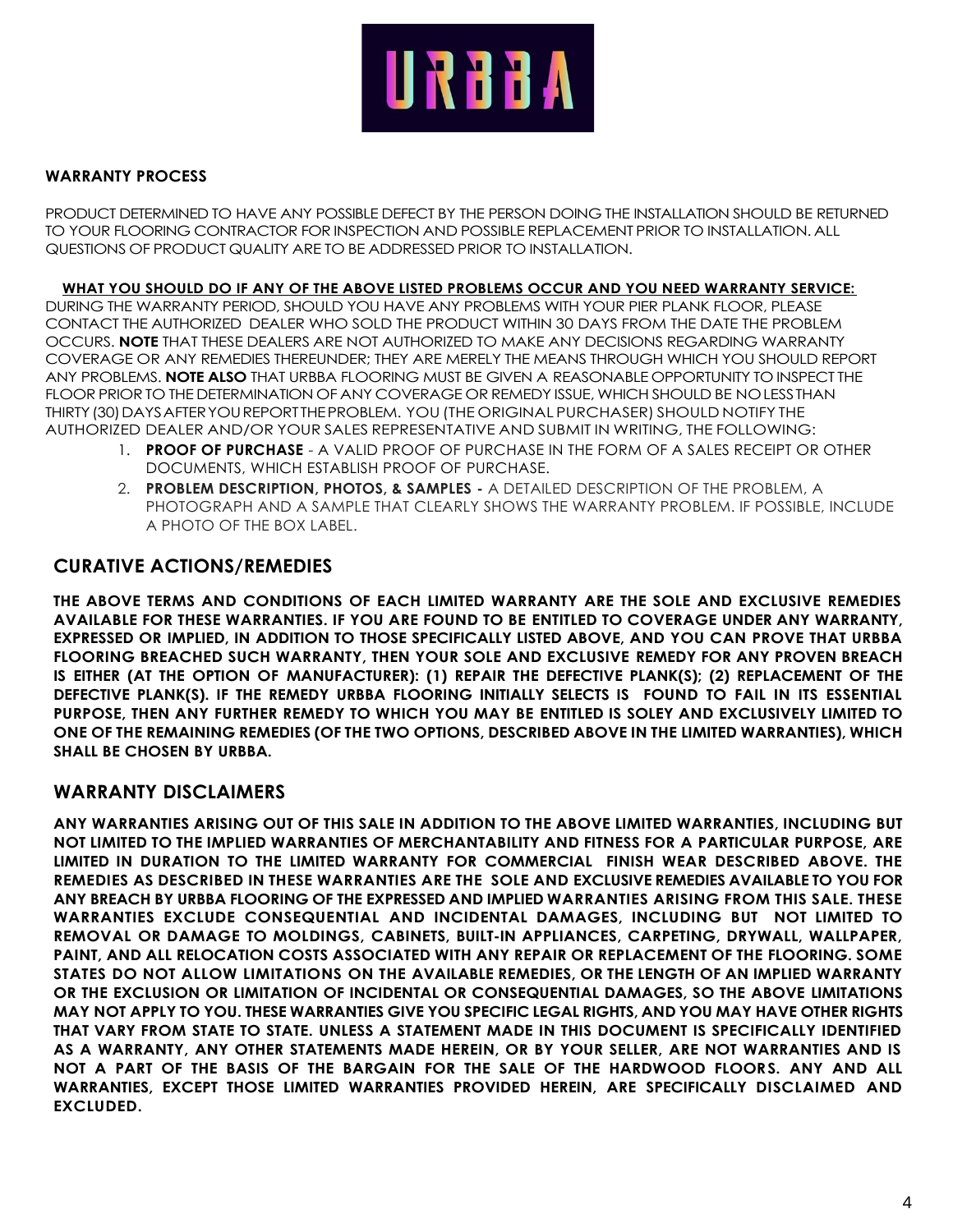

# **URBBA FLOORING- PIER PLANK LIMITED COMMERCIAL FLOORING WARRANTY**

# **5 YEAR LIGHT/MEDIUM COMMERCIAL FINISH WARRANTY:**

URBBA FLOORING WARRANTS, TO THE ORIGINAL PURCHASER, THAT THE SURFACE FINISH WILL NOT WEAR THROUGH FOR FIVE (5) YEARS FROM THE DATE OF PURCHASE, WHEN USED UNDER NORMAL LIGHT/MEDIUM COMMERCIAL TRAFFIC CONDITIONS, AND AS LONG AS PREVENTIVE AND REGULAR MAINTENANCE IS PERFORMED. THIS FINISH WARRANTY EXCLUDES ANY DAMAGES RESULTING FROM, CAUSED BY OR CONTRIBUTED TO, IN ANY WAY, IMPROPER ENVIRONMENTAL CONDITIONS, INDENTATIONS, SCRATCHES, LACK OF PROPER MAINTENANCE, USE OF UNAUTHORIZED CLEANING PRODUCTS, MISUSE, NEGLIGENCE, ACCIDENTS, PETS, SPIKED/HIGH HEELED SHOES, SHOES NOT UNDER PROPER REPAIR, STANDING WATER BEYOND 72 HOURS, WATER, WET MOPPING, EROSION, PEBBLES, SAND, OTHER ABRASIVES, SURFACE CHECKS/SPLITS, AND/OR FAILURE TO PROTECT THE FLOORING MATERIAL DURING MOVE-IN AND/OR OTHER CONSTRUCTION ACTIVITIES IN THE IMMEDIATE/ADJACENT AREA. LOSS OF GLOSS IS NOT A WARRANTED ISSUE.

EXAMPLES OF LIGHT/MEDIUM COMMERCIAL FLOORING INSTALLATIONS:

- RETAIL: ENTRYWAYS\*, SALES FLOOR/SHOWROOM, CHECKOUT, BREAKROOMS, DRESSING ROOMS, OFFICES, STORAGE ROOMS.

- DOCTOR'S OFFICES: ENTRYWAYS\*, LOBBIES, WAITING ROOMS, HALLWAYS, NURSES STATIONS, OFFICES, BREAKROOMS, STORAGE ROOMS.

- HOTELS: ENTRYWAYS\*, LOBBIES, HALLWAYS, GUEST ROOMS, CONFERENCE/MEETING ROOMS, KITCHENETTES, LOUNGES,

- OFFICES. BUSINESS OFFICES: ENTRYWAYS\*, LOBBIES, HALLWAYS, OFFICES, CONFERENCE/MEETING ROOMS, BREAKROOMS.

- RESTAURANTS: ENTRYWAYS\*, LOBBIES, HALLWAYS, OFFICES.

- EDUCATIONAL: ENTRYWAYS\*, LOBBIES, HALLWAYS, OFFICES, CLASSROOMS, STORAGE ROOMS, RESIDENCE HALLS, COMMON AREAS.

- MULTI-FAMILY HOUSING: ENTRYWAYS\*, LOBBIES, COMMON AREAS, HALLWAYS, OFFICES, STORAGE ROOMS, INDIVIDUAL HOUSING UNITS.

- **NOTE**: \*WALK OFF MATS ARE REQUIRED AT ALL ENTRYWAYS

URBBA ("COMPANY") WARRANTS THIS PRODUCT UNDER THIS LIMITED COMMERCIAL WARRANTY WHEN USED FOR USE INDOOR LIGHT COMMERCIAL APPLICATIONS WITH LIGHT TO MODERATE FOOT TRAFFIC. THE WARRANTY BELONGS TO YOU, THE ORIGINAL END-USE PURCHASER, AND BEGINS WHEN YOU PURCHASE THE PRODUCT AND EXTENDS FOR THE LIMITED WARRANTY PERIOD STATED ABOVE. THE WARRANTY IS FURTHER LIMITED TO THE PERIOD OF TIME THE PRODUCT IS OWNED AND MAINTAINED BY THE ORIGINAL END-USE PURCHASER. THE BASIS OF ANY WARRANTY-RELATED CLAIM IS THE ORIGINAL COMPANY OR AUTHORIZED DEALER INVOICE.

THE PRODUCT MUST BE INSTALLED IN ACCORDANCE WITH THE URBBA'S INSTALLATION GUIDELINES AND SPECIFICATIONS. THE PRODUCT MUST BE MAINTAINED IN ACCORDANCE WITH THE URBBA'S CLEANING AND MAINTENANCE GUIDELINES AND SUCH PRODUCT CARE MUST CONTINUE THROUGHOUT THE DURATION OF THE ORIGINAL INSTALLATION. DAMAGE RESULTING FROM A FAILURE TO FOLLOW INSTALLATION AND CLEANING/MAINTENANCE GUIDELINES WILL NOT BE COVERED UNDER THIS WARRANTY. INSTALLATION AND CLEANING/MAINTENANCE GUIDELINES ARE AVAILABLE THROUGH YOUR DEALER, THE WEBSITE, OR FROM A SERVICE REPRESENTATIVE AT THE PHONE NUMBER BELOW.